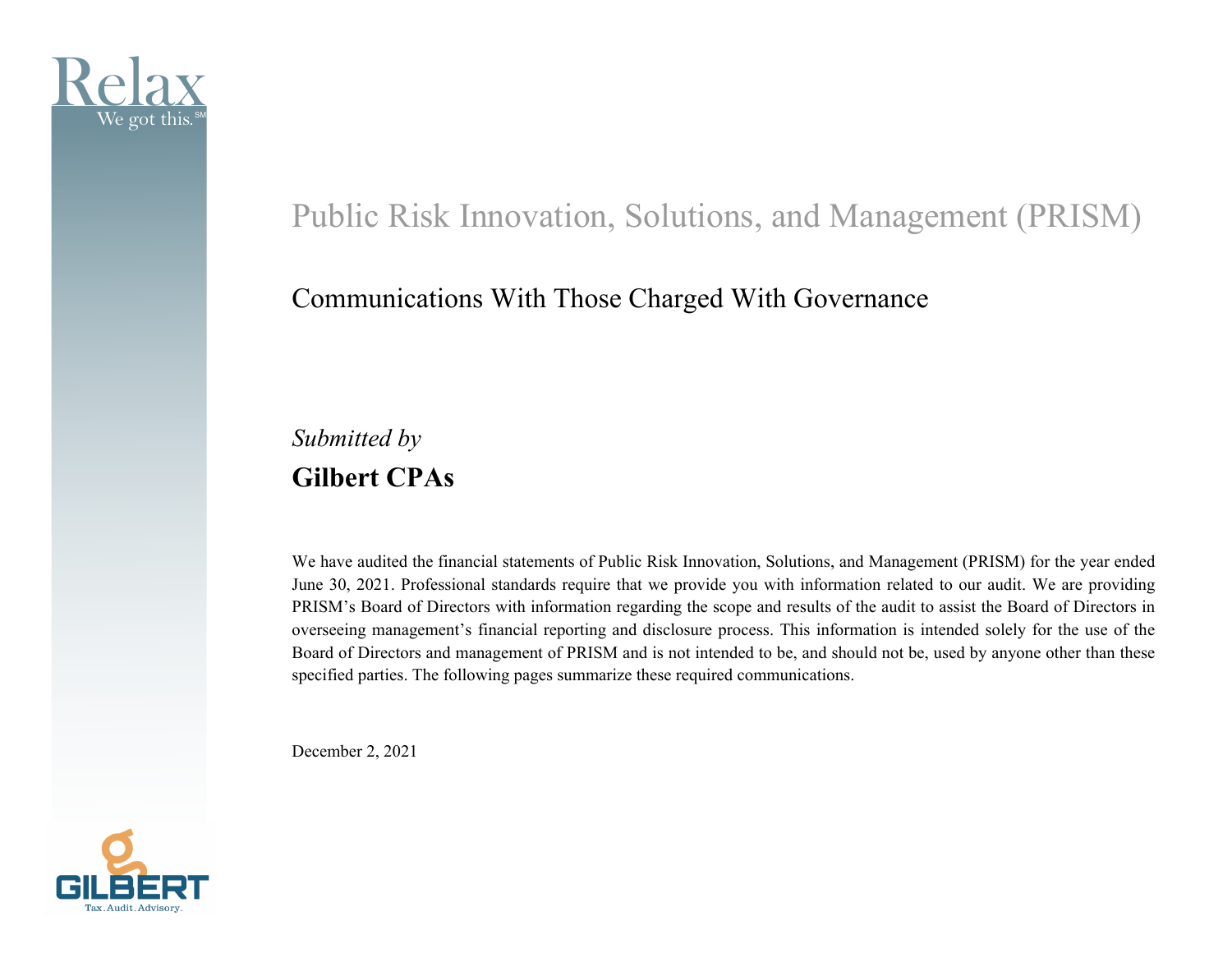**Auditors' Responsibilities Generally Accepted Auditing Standards (GAAS) and** *Government**G***<sub>** $o$ **</sub>** *Auditing Standards, issued* **Comptroller General of the States** 

The financial statements are responsibility of management stated in our engagement lett responsibility is to express an about whether the financial s prepared by management with oversight are fairly presented material respects, in conform U.S. generally accepted acco principles. Our audit of the fi statements does not relieve y management of your respons

As part of our audit, we cons internal control of PRISM. S considerations were solely fo purpose of determining our a procedures and not to provid assurance concerning such in control.

As part of obtaining reasonal assurance about whether the statements are free of materia misstatement, we performed PRISM's compliance with ce provisions of laws, regulation contracts, and grants. Howev objective of our tests was not provide an opinion on compl such provisions.

| under<br>ng<br>vernment<br>by the<br>e United<br>the<br>it. As<br>ter, our<br>n opinion<br>statements<br>th your<br>d, in all<br>ity with<br>ounting<br>inancial<br>ou or<br>sibilities. | We issued an unmodified opinion on the financial statements<br>of PRISM for the years ended June 30, 2021 and 2020. | <b>Management Consultations with</b><br><b>Other Independent Accountants</b><br>In some cases, management may<br>decide to consult with other<br>accountants about auditing and<br>accounting matters, similar to<br>obtaining a "second opinion" on<br>certain situations. If a consultation<br>involves application of an<br>accounting principle to PRISM's<br>financial statements or a<br>determination of the type of<br>auditor's opinion that may be<br>expressed on those statements, our<br>professional standards require the<br>consulting accountant to check with<br>us to determine that the consultant<br>has all the relevant facts. | To our knowledge, there were no such consultations<br>with other accountants.                                                                                                   |
|------------------------------------------------------------------------------------------------------------------------------------------------------------------------------------------|---------------------------------------------------------------------------------------------------------------------|-------------------------------------------------------------------------------------------------------------------------------------------------------------------------------------------------------------------------------------------------------------------------------------------------------------------------------------------------------------------------------------------------------------------------------------------------------------------------------------------------------------------------------------------------------------------------------------------------------------------------------------------------------|---------------------------------------------------------------------------------------------------------------------------------------------------------------------------------|
| sidered the<br>՝uch<br>or the<br>audit<br>le any<br>nternal<br>ble<br>financial<br>al<br>test of                                                                                         |                                                                                                                     | <b>Disagreements with Management</b><br>For purposes of this letter,<br>professional standards define a<br>disagreement with management as a<br>financial accounting, reporting, or<br>auditing matter, whether or not<br>resolved to our satisfaction, that<br>could be significant to the financial<br>statements or the auditor's report.                                                                                                                                                                                                                                                                                                          | We are pleased to report that no such disagreements<br>arose during the course of our audit.                                                                                    |
| ertain<br>ns,<br>ver, the<br>t to                                                                                                                                                        |                                                                                                                     | <b>Management Representations</b>                                                                                                                                                                                                                                                                                                                                                                                                                                                                                                                                                                                                                     | We requested certain representations from<br>management in a letter to us.                                                                                                      |
| liance with                                                                                                                                                                              |                                                                                                                     | <b>Difficulties Encountered in</b><br><b>Performing the Audit</b>                                                                                                                                                                                                                                                                                                                                                                                                                                                                                                                                                                                     | We encountered no significant difficulties in dealing<br>with management in performing and completing our<br>audit. Management and staff were well prepared and<br>cooperative. |

#### **RESPONSIBILITIES AND OPINION INTERACTIONS WITH MANAGEMENT**

| Tax.Audit.Advisory. |
|---------------------|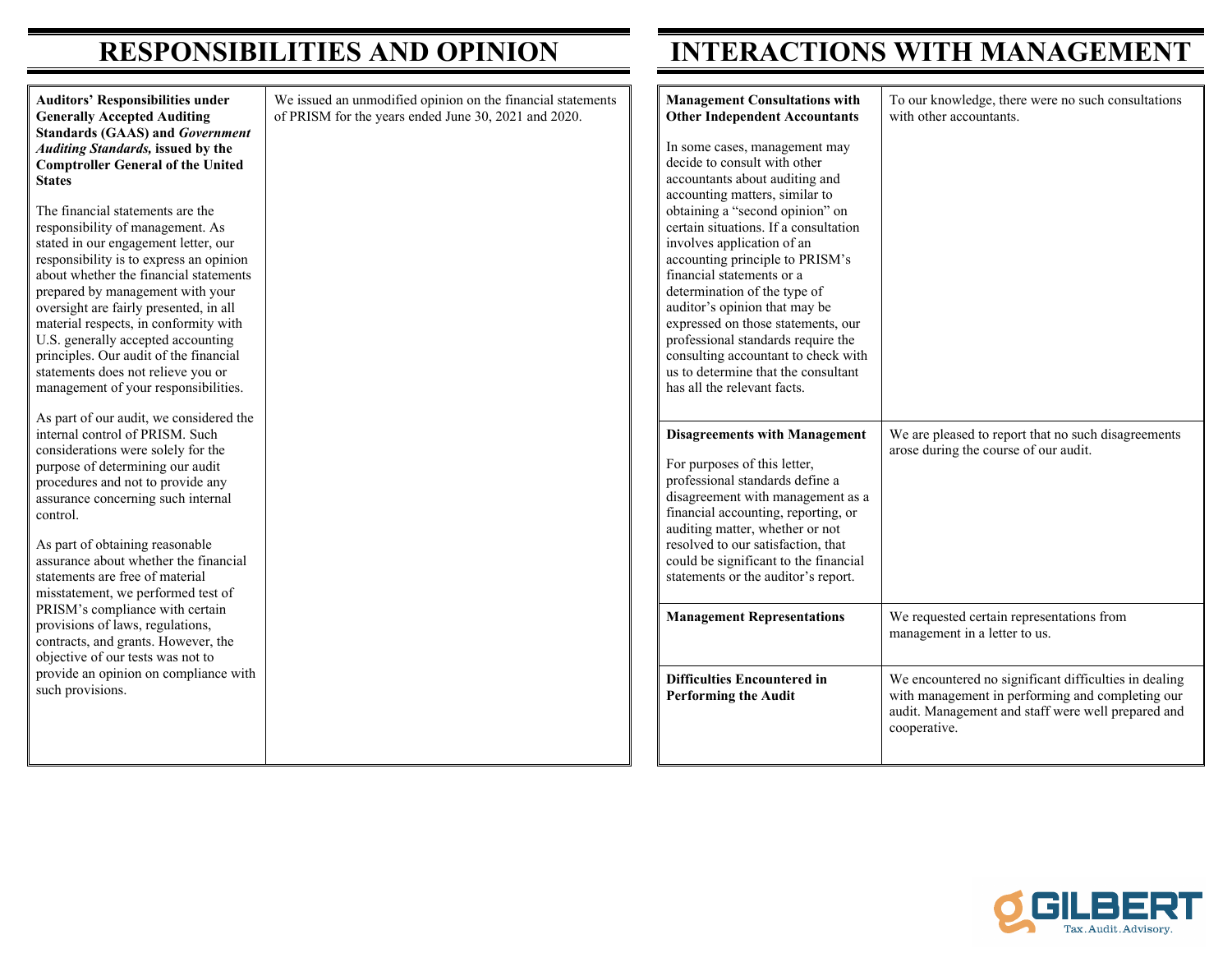## **QUALITATIVE ASPECTS OF ACCOUNTING PRACTICES**

## **RESULTS OF THE AUDIT**

| <b>Significant Accounting Policies</b><br>Management is responsible for the<br>selection and use of appropriate<br>accounting policies. In accordance with                                                                                                                                                                                                                                                                                                                                                                                                                                                                                                                                                                                                                                                                                                                                                                                                                                                                                                                                                                                                                                                                                                                                                                                                                                                                                                                                                                                                                                                                                                                                                                                                                                                                                                                                                                                                                                                                                                                                                                                                                                                                                                                                                                                                                                 | We noted no transactions entered into by PRISM during the<br>year for which there is a lack of authoritative guidance or<br>consensus. There are no significant transactions that have<br>been recognized in the financial statements in a different | <b>Planned Scope and Timing of the</b><br>Audit                                                                                                                                                                                                                                               | We performed the audit according to the planned scope<br>and timing previously communicated to you in our<br>engagement letter.                                                                                                                                                                                                                              |
|--------------------------------------------------------------------------------------------------------------------------------------------------------------------------------------------------------------------------------------------------------------------------------------------------------------------------------------------------------------------------------------------------------------------------------------------------------------------------------------------------------------------------------------------------------------------------------------------------------------------------------------------------------------------------------------------------------------------------------------------------------------------------------------------------------------------------------------------------------------------------------------------------------------------------------------------------------------------------------------------------------------------------------------------------------------------------------------------------------------------------------------------------------------------------------------------------------------------------------------------------------------------------------------------------------------------------------------------------------------------------------------------------------------------------------------------------------------------------------------------------------------------------------------------------------------------------------------------------------------------------------------------------------------------------------------------------------------------------------------------------------------------------------------------------------------------------------------------------------------------------------------------------------------------------------------------------------------------------------------------------------------------------------------------------------------------------------------------------------------------------------------------------------------------------------------------------------------------------------------------------------------------------------------------------------------------------------------------------------------------------------------------|------------------------------------------------------------------------------------------------------------------------------------------------------------------------------------------------------------------------------------------------------|-----------------------------------------------------------------------------------------------------------------------------------------------------------------------------------------------------------------------------------------------------------------------------------------------|--------------------------------------------------------------------------------------------------------------------------------------------------------------------------------------------------------------------------------------------------------------------------------------------------------------------------------------------------------------|
| the terms of our engagement contract,<br>we will advise management about the<br>appropriateness of accounting policies<br>and their application.                                                                                                                                                                                                                                                                                                                                                                                                                                                                                                                                                                                                                                                                                                                                                                                                                                                                                                                                                                                                                                                                                                                                                                                                                                                                                                                                                                                                                                                                                                                                                                                                                                                                                                                                                                                                                                                                                                                                                                                                                                                                                                                                                                                                                                           | period than when the transaction occurred.                                                                                                                                                                                                           | <b>Other Audit Findings or Issues</b>                                                                                                                                                                                                                                                         | We generally discuss a variety of matters, including the<br>application of accounting principles and auditing<br>standards, with management each year prior to<br>retention as PRISM's auditors. However, these<br>discussions occurred in the normal course of our<br>professional relationship and our responses were not a<br>condition to our retention. |
| <b>Management Judgments and</b><br><b>Accounting Estimates</b>                                                                                                                                                                                                                                                                                                                                                                                                                                                                                                                                                                                                                                                                                                                                                                                                                                                                                                                                                                                                                                                                                                                                                                                                                                                                                                                                                                                                                                                                                                                                                                                                                                                                                                                                                                                                                                                                                                                                                                                                                                                                                                                                                                                                                                                                                                                             | The most sensitive estimates affecting PRISM's financial<br>statements were:                                                                                                                                                                         |                                                                                                                                                                                                                                                                                               |                                                                                                                                                                                                                                                                                                                                                              |
| • Management's estimate of claims liabilities is based on<br>Accounting estimates are an integral<br>part of the financial statements<br>actuarial projections.<br>prepared by management and are based<br>• The fair value of investments is a market-based<br>on management's knowledge and<br>measurement, not an entity specific measurement.<br>experience about past and current<br>• Management's estimate of the collectability of accounts<br>events and assumptions about future<br>receivable is based on Management's assessment of the<br>events. Certain accounting estimates<br>likelihood of receivable payments on individual accounts.<br>are particularly sensitive because of<br>• Management's estimation of prepaid insurance and<br>their significance to the financial<br>expenses is based on the period of services paid for in<br>statements and because of the<br>advance.<br>possibility that future events affecting<br>• Management's estimate of the useful lives of property and<br>them may differ significantly from<br>equipment is based on historical experience and industry<br>those expected.<br>standards.<br>• PRISM's Net Pension Liability (NPL) is measured as the<br>Certain financial statement disclosures<br>proportionate share of the NPL. The NPL is measured as of<br>are particularly sensitive because of<br>June 30, 2020. The total pension liability (TPL) used to<br>their significance to financial statement<br>calculate the NPL was determined by an actuarial valuation<br>users.<br>as of June 30, 2019 rolled forward to June 30, 2020 using<br>standard update procedures. Using PRISM's individual<br>employer rate plan's share of the risk pool TPL and<br>Fiduciary Net Position (FNP), the proportionate shares of<br>the TPL and FNP at the measurement date are determined<br>for PRISM by the actuary.<br>• PRISM's Net OPEB Liability was measured as of June 30,<br>2020. PRISM's Total OPEB Liability as well as Deferred<br>Outflows and Deferred Inflows are determined for PRISM<br>by an actuarial consultant.<br>We evaluated the key factors and assumptions used to<br>develop the estimates in determining that they are reasonable<br>in relation to the financial statements taken as a whole. In<br>addition, the related financial statements disclosures are<br>neutral, consistent and clear. |                                                                                                                                                                                                                                                      | <b>Corrected and Uncorrected</b><br><b>Misstatements</b><br>Professional standards require us to<br>accumulate all known and likely<br>misstatements identified during the<br>audit, other than those that are<br>trivial, and communicate them to<br>the appropriate level of<br>management. | No significant adjustments or omitted disclosures were<br>identified during our audit.                                                                                                                                                                                                                                                                       |